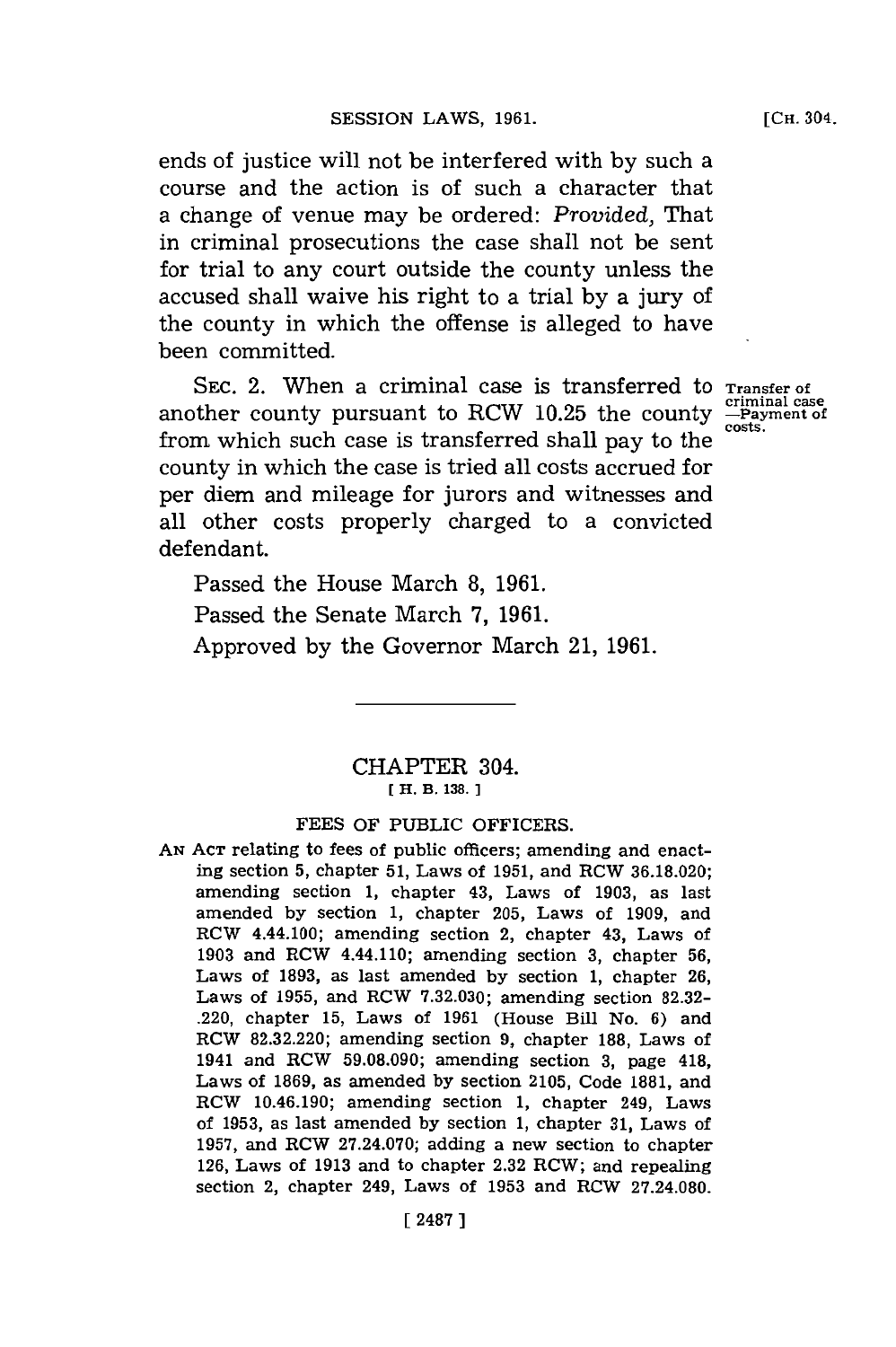SESSION LAWS, 1961.

*Be it enacted by the Legislature of the State of Washington:*

**courts-**

**RCW 36.18.020 SECTION 1.** Section **5,** chapter **51,** Laws of **1951, amended,** and RCW **36.18.020** are each amended and enacted to read as follows:

**Superior** Clerks of superior courts shall collect the following fees for their official services:

> **(1).** The party filing the first or initial paper in any civil action, including an action for restitution, or change of name, shall pay, at the time said paper is filed, a fee of fifteen dollars.

> (2) Any party filing the first or initial paper on an appeal from justice court or on any civil appeal, shall pay, when said paper is filed, a fee of fifteen dollars.

> **(3)** The party filing a transcript or abstract of judgment or verdict from a United States court held in this state, or from the superior court of another county or from a justice court in the county of issuance, shall pay at the time of filing, a fee of five dollars.

> (4) For the filing of a tax warrant **by** the tax commission of the state of Washington, a fee of five dollars shall be paid.

> **(5)** The party filing a demand for jury in a civil action, shall pay, at the time of filing, a fee of twentyfive dollars, and in the event that the case is settled out of court not less than twenty-four hours prior to the time that such case is called to be heard upon trial, such fee shall be returned to such party **by** the clerk.

> **(6)** For filing any paper, not related to or a part of any proceeding, civil or criminal, or any probate matter, required or permitted to be filed in his office for which no other charge is provided by law, the clerk shall collect two dollars.

> **(7)** For preparing, transcribing or certifying any instrument on file or of record in his office, with or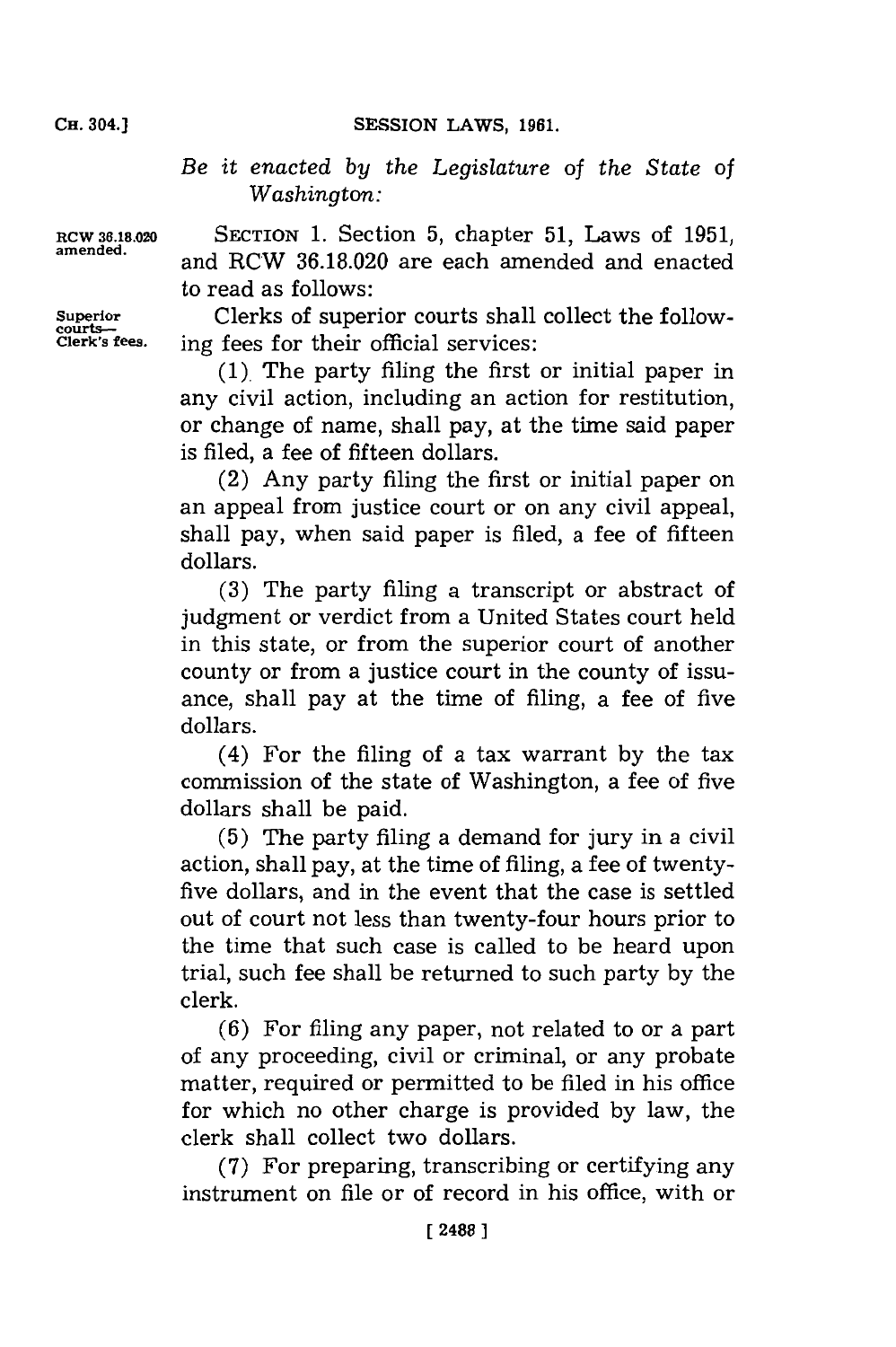without seal, for the first page or portion thereof, a fee of two dollars, and for each additional page or portion thereof, a fee of one dollar. For authenticating or exemplifying any instrument, a fee of one dollar for each additional seal affixed.

**(8)** For executing a certificate, with or without a seal, a fee of two dollars shall be charged.

**(9)** For the filing of an affidavit for garnishment a fee of five dollars shall be charged.

**(10)** For approving a bond, including justification thereon, in other than civil actions and probate proceedings, a fee of two dollars shall be charged.

**(11)** In probate proceedings, the party instituting such proceedings, shall pay at the time of filing the first paper therein, a fee of fifteen dollars: *Provided, however, A fee of two dollars shall be charged for* filing a will only, when no probate of the will is contemplated.

(12) For filing any petition to contest a will admitted to probate or a petition to admit a will which has been rejected, there shall be paid a fee of fifteen dollars.

**(13)** For the issuance of each certificate of qualification and each certified copy of letters of administration, letters testamentary or letters of guardianship there shall be a fee of two dollars.

(14) For the preparation of a passport application there shall be a fee of two dollars.

**(15)** Upon conviction or plea of guilty or upon failure to prosecute his appeal from a lower court as provided **by** law, a defendant in a criminal case shall be liable for a fee of fifteen dollars.

**(16)** With the exception of demands for jury hereafter made and garnishments hereafter issued, civil actions and probate proceedings filed prior to the effective date of this amendatory act shall be completed and governed by the fee schedule in effect as of January **1, 1959.**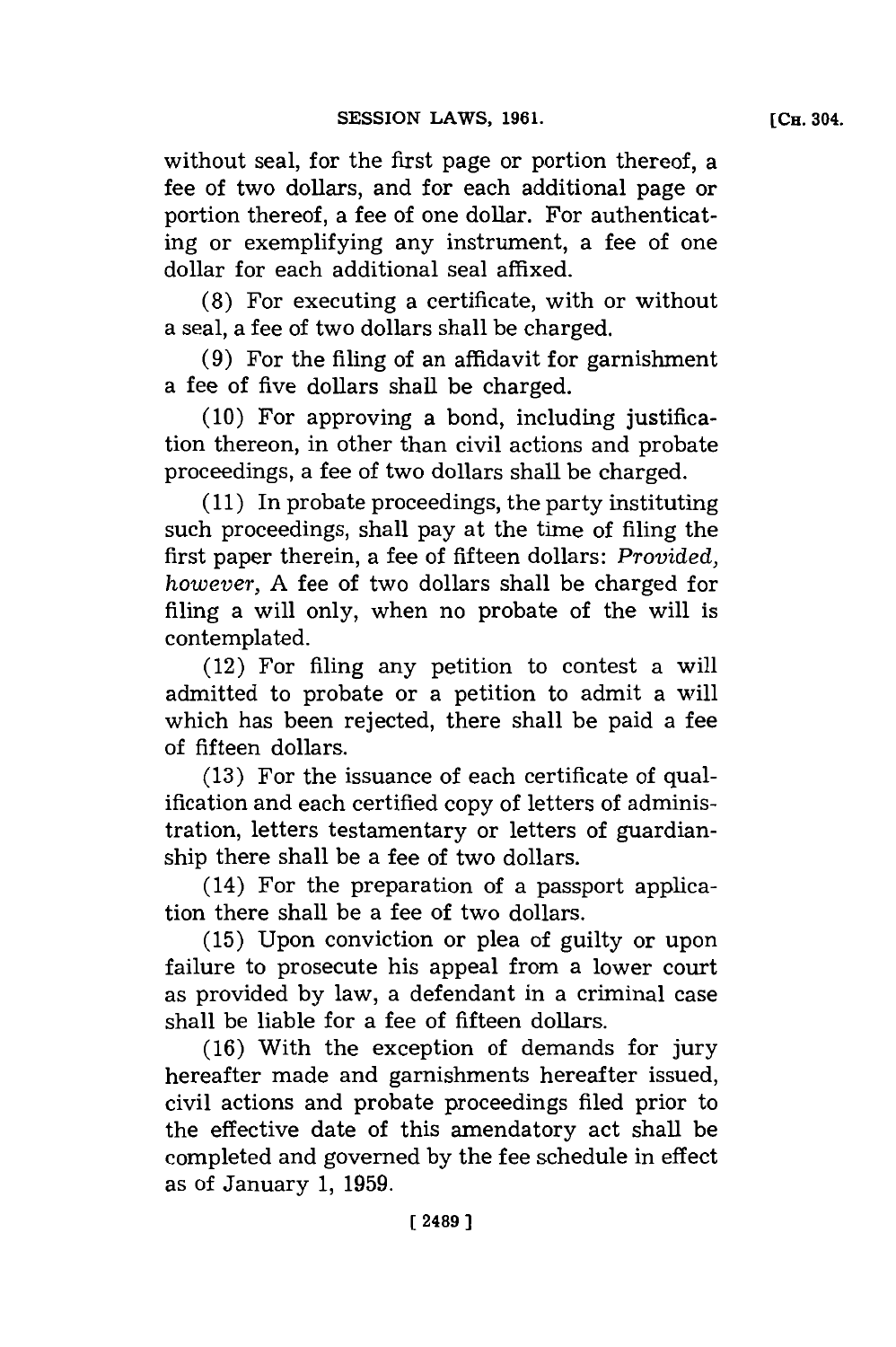## **CH. 304.] SESSION LAWS, 1961.**

**RCW 4.44.100** SEC. 2. Section 1, chapter 43, Laws of 1903, as last amended **by** section **1,** chapter **205,** Laws of **1909,** and RCW 4.44.100 are each amended to read as

Civil pro-<br>
<u>cedure-Jury</u> **Inall civil actions triable by a jury in the**<br> **trial-Fee- and continues** and the setting were at an trial—Fee— superior court any party to the action may, at or prior to the time the case is called to be set for trial, serve upon the opposite party or his attorney, and file with the clerk of the court a statement of himself, or attorney, that he elects to have such case tried **by** jury. Unless such statement is filed and a jury fee paid as provided **by** law, the parties shall be deemed to have waived trial **by** jury, and consented to a trial **by** the court: *Provided,* That, in the superior courts of counties of the first class such parties shall serve and file such statement, in manner herein provided, at any time not later than two days before the time the case is called to be set for trial.

> **amended. SEC. 3.** Section 2, chapter 43, Laws of **1903** and RCW 4.44.110 are each amended to read as follows:

Fee part of **The jury fee paid by the party demanding a trial** taxable costs. **by** jury shall be a part of the taxable costs in such action.

**ROW 7.32.030 SEC.** 4. Section **3,** chapter **56,** Laws of **1893,** as last amended **by** section **1,** chapter **26,** Laws of **1955,** and RCW **7.32.030** are each amended to read as follows:

Garnishment **Before the issuance of the writ of garnishment**<br>  $\frac{\text{Amidavit}}{\text{Amidavit}}}$  the plaintiff or someone in his behalf shall make **Ceotns** application therefor **by** affidavit, stating the facts authorizing the issuance of the writ, including the amount alleged to be due, and that the plaintiff has reason to believe, and does believe, that the garnishee, stating his name and residence, is indebted to the defendant, or that he has in his possession, or under his control, personal property or effects belonging to the defendant, or that the garnishee is an incorporated or joint stock company, and that the defendant is the owner of shares in such company

**follows:**

**RCW 4.44.110**

**amended.**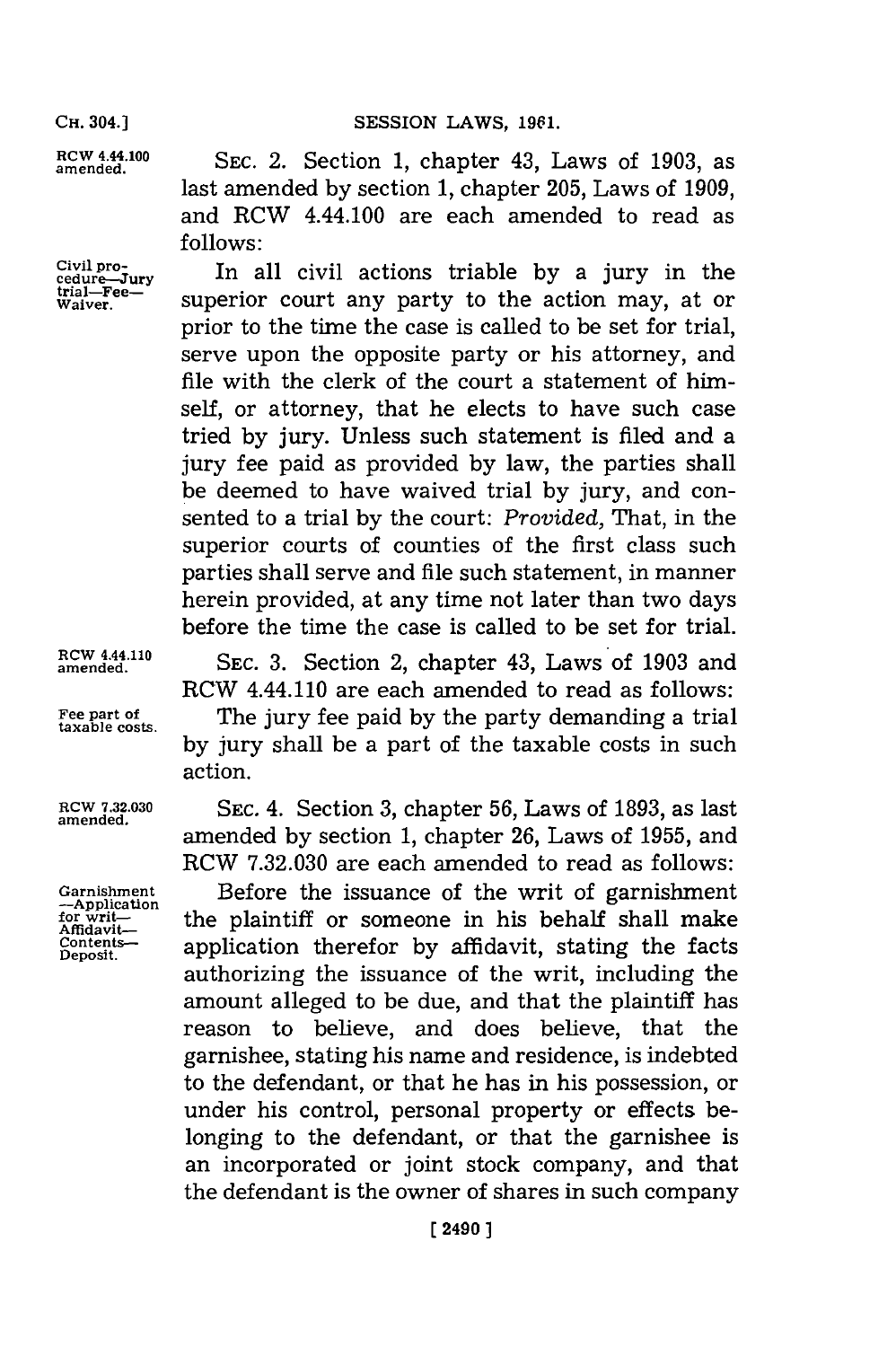or has an interest therein, and shall pay to the clerk of the court a fee as provided **by** law.

SEc. **5.** There is added to chapter **126,** Laws of **New section. 1913** and to chapter **2.32** RCW, a new section to read as follows:

The clerk of the superior court shall pay into the *Stenographer*<br>county treasury from each fee collected for the filing *reporter fees*. of each new civil case in his office, including appeals, the sum of four dollars, which shall be known as stenographer or court reporter costs.

**SEC. 6.** Section **82.32.220,** chapter **15,** Laws **of RCW 82.32.220 1961** (House Bill No. **6)** and RCW **82.32.220** are each amended to read as follows:

The sheriff shall file with the clerk of the superior **Excise taxes** court of his county a copy of the warrant, and there- **-Execution of** upon the clerk shall enter in the judgment docket, **faction.** the name of the taxpayer mentioned in the warrant and in appropriate columns the amount of the tax or portion thereof and any increases and penalties for which the warrant is issued and the date when such copy is filed, and thereupon the amount of such warrant so docketed shall become a specific lien upon all goods, wares, merchandise, fixtures, equipment, or other personal property used in the conduct of the business of the taxpayer against whom such warrant is issued, including property owned **by** third persons who have a beneficial interest, direct or indirect, in the operation of the business, and no sale or transfer of such personal property shall in any way affect such lien. The lien shall not be superior, however, to bona fide interests of third persons which had vested prior to the filing of the warrant when such third persons do not have a beneficial interest, direct or indirect, in the operation of the business, other than the securing of the payment of a debt or the receiving of a regular rental on equipment: *Provided, however,* That the phrase "bona fide interests of third persons" shall not in-

**amended,**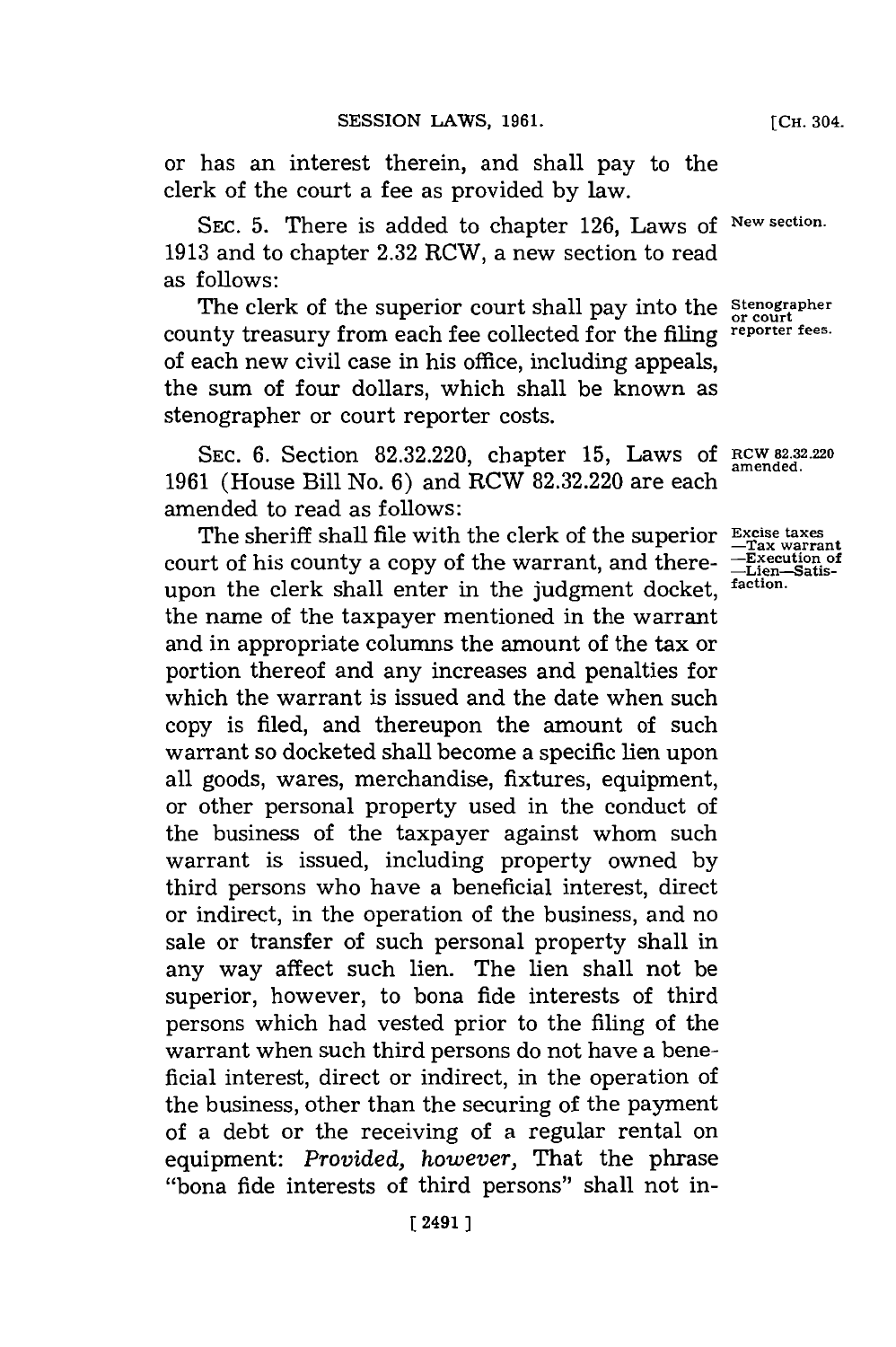clude any mortgage of real or personal property or any other credit transaction that results in the mortgagee or the holder of the security acting as trustee for unsecured creditors of the taxpayer mentioned in the warrant who executed such chattel or real property mortgage or the document evidencing such credit transaction. The amount of such warrant so docketed shall thereupon also become a lien upon the title to and interest in all other real and personal property of the taxpayer against whom it is issued the same as a judgment in a civil case duly docketed in the office of such clerk, and the sheriff shall thereupon proceed upon the same in all respects and with like effect as prescribed **by** law with respect to execution or other process issued against rights or property upon judgments of the superior court. Such warrants so docketed shall be sufficient to support the issuance of writs of garnishment in favor of the state in the manner provided **by** law in the case of judgments wholly or partially unsatisfied.

The sheriff shall be entitled to fees as provided **by** law for his services in levying execution on a superior court judgment and the clerk shall be entitled to a filing fee as provided **by** law, which shall be added to the amount of the warrant.

The proceeds received from any sale shall be credited upon the amount due under the warrant and when the final amount due is received, together with interest, penalties, and costs, the judgment docket shall show the claim for taxes to be satisfied and the clerk of the court shall so note upon the docket. Any surplus received from any sale of property shall be paid to the taxpayer or to any lien holder entitled thereto. **If** the return on the warrant shows that the same has not been satisfied in full, the amount of the deficiency shall remain the same as a judgment against the taxpayer which may be collected in the same manner as the original amount of the warrant.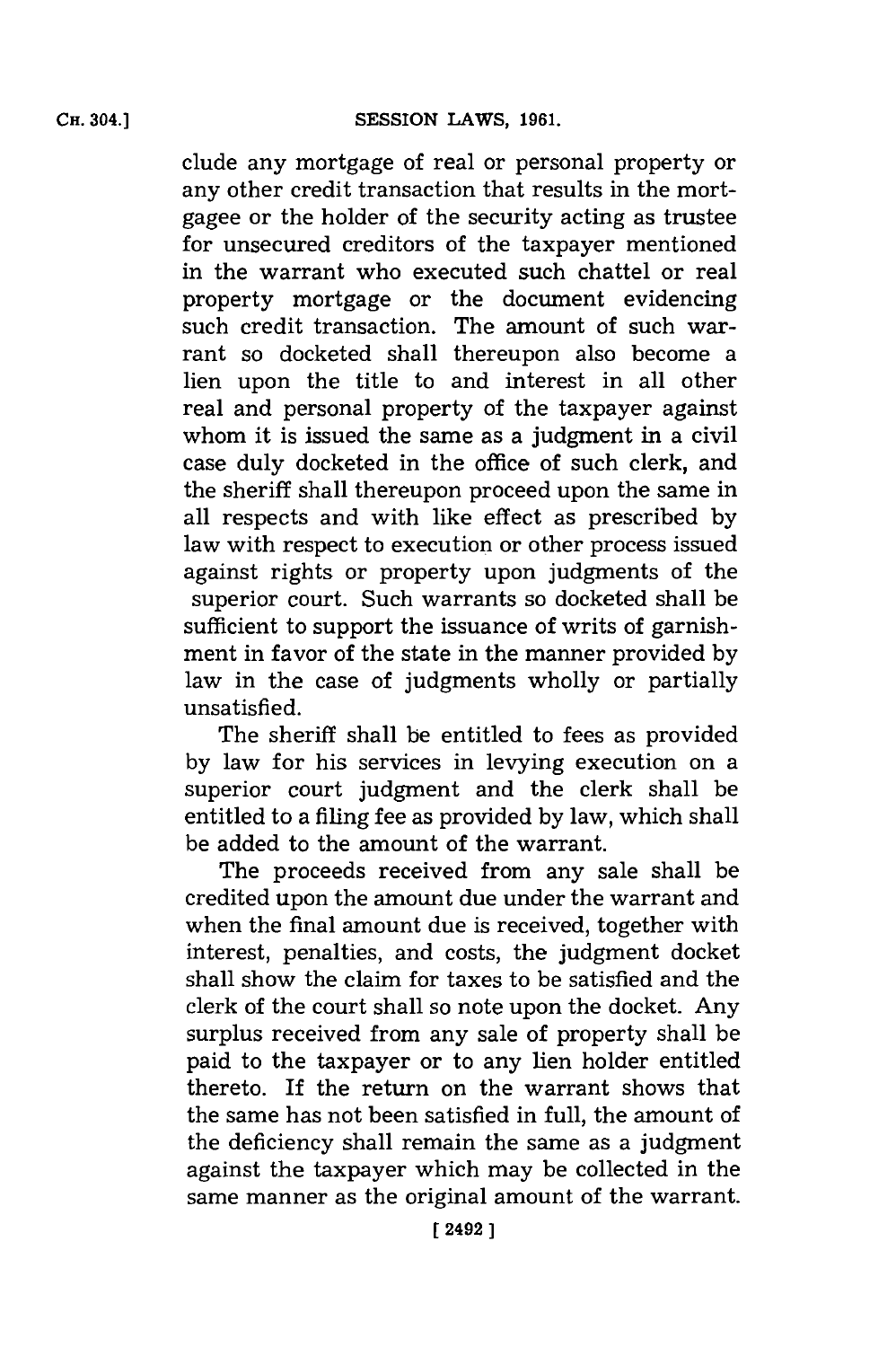SEC. 7. Section 9, chapter 188, Laws of 1941 and **RCW** 59.08.090 RCW **59.08.090** are each amended to read as follows:

The sheriff's fee shall be the same as in other civil **Sheriff's fee.** actions.

**SEC. 8.** Section **3,** page 418, Laws of **1869,** as **RCW 10.46.190 amended.** amended **by** section **2105,** Code **1881** and RCW 10.46.190 are each amended to read as follows:

Every person convicted of a crime or held to **Criminal** to keep the peace, shall be liable to all the costs  $\frac{J_{\text{UTV}}}{\text{Fee}}$ bail to keep the peace, shall be liable to all the costs of the proceedings against him, including, when tried **by** a jury in the superior court, a jury fee as provided for in civil actions, and when tried **by** a jury before a committing magistrate, six dollars for jury fee, for which judgment shall be rendered and collection had as in cases of fines. The jury fee, when collected for a case tried **by** the superior court, shall be paid to the clerk, to be **by** him applied as the jury fee in civil cases is applied.

SEC. 9. Section 1, chapter 249, Laws of 1953 as RCW 27.24.070 last amended **by** section **1,** chapter **31,** Laws of **1957,** and RCW **27.24.070** are each amended to read as **follows:**

In each county pursuant to this chapter, the clerk civil of the superior court shall pay from each fee col-<sup>E</sup>**rocedure- uperlor court -Fees for** lected for the filing in his office of every new probate **support of law library.** or civil matter, including appeals, abstracts or transcripts of judgments, the sum of three dollars for the support of the law library in that county, which shall be paid to the county treasurer to be credited to the county law library fund. There shall be paid to each justice of the peace in every civil action commenced in such court where the demand or value of the property in controversy is one hundred dollars or more, in addition to the other fees required **by** law the sum of one dollar and fifty cents as fees for the support of the law library in that county which are to be taxed as part of costs in each case:

**amended.**